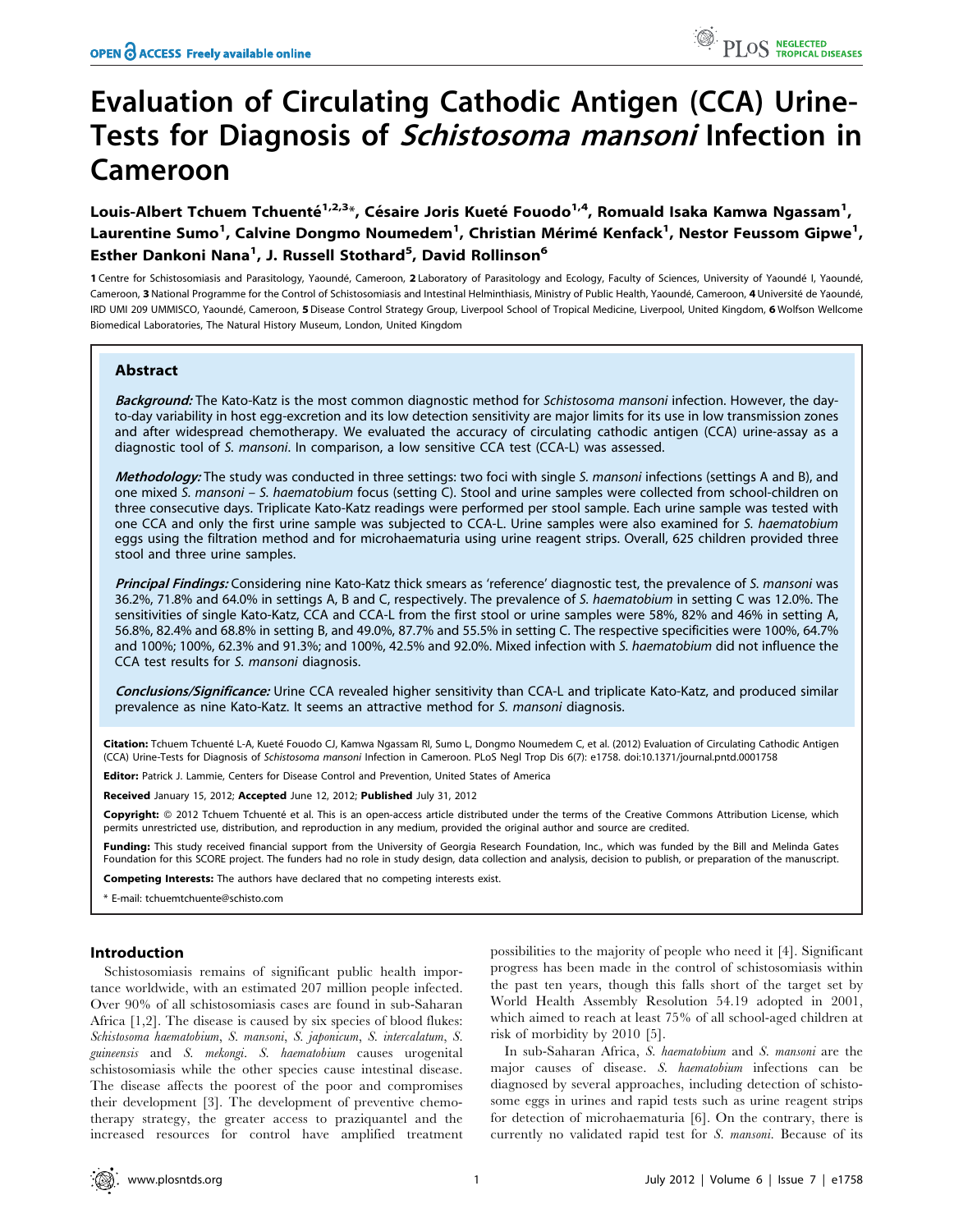## Author Summary

Recent momentum for the control of neglected tropical diseases has generated a renewed interest in the control of schistosomiasis, resulting in the increase of large scale mass drug administration of praziquantel in several countries. As a consequence, there is a need to develop more sensitive diagnostic tools, especially for Schistosoma mansoni, in order to help targeting control or develop better screening strategies for elimination. We evaluated the commercially available point-of-contact circulating cathodic antigen (CCA) as a potential tool for the screening of S. mansoni infections. Our results showed that urine CCA assay had a better sensitivity for detecting S. mansoni infections than single and triplicate Kato-Katz thick smears. The prevalence obtained with CCA was similar or higher than that obtained with nine Kato-Katz. Neither STH nor S. haematobium infections had any impact on the CCA test results. Although further studies are required for its refinement and validation, the overall results revealed CCA as a promising and easy to use tool for the diagnosis of S. mansoni.

simplicity and relatively low-cost, the Kato-Katz technique [7] is widely used for epidemiological field surveys and is recommended by WHO for mapping to determine programme intervention zones, and for monitoring, evaluation and surveillance of intestinal schistosomiasis control programmes [8]. Though the specificity is very high, the sensitivity of Kato-Katz in single stool sample examination is limited by day-to-day variation in egg excretions leading to measurement error in estimating the presence of infection. This is particularly accentuated in areas with high proportions of light intensity infections [9–11]. The increase of large-scale interventions and repeated mass treatment with praziquantel will significantly reduce the prevalence and intensities of schistosomiasis. As consequence of the increase of low-intensity schistosome infections, more light infections will be often missed if single stool samples are examined by the Kato-Katz method, resulting in high underestimation of infection. Therefore, there is a need to develop and validate more sensitive diagnostic tools for S. mansoni infections.

Within the Schistosomiasis Consortium for Operational Research and Evaluation (SCORE) framework, a multi-country evaluation of the commercially available point-of-contact (POC) circulating cathodic antigen (CCA) was conducted. The study aimed to evaluate the utility of the POC urine-based CCA assay as a survey tool to determine the prevalence of S. mansoni. The sensitivity and specificity of the POC-CCA for diagnosis of S. mansoni were assessed, using the cumulative results of the 9 Kato-Katz thick smear readings as 'reference' diagnostic test. In Cameroon, our study was conducted in three distinct epidemiological settings at different endemic levels; two areas of low and moderate endemicity of S. mansoni, and one mixed infection focus of S. mansoni and S. haematobium. As previous data suggested that POC-CCA testing may result in more children believed to be positive than by Kato-Katz testing, with a portion of these being false positives, the manufacturer developed a less sensitive version of POC-CCA. Therefore, in order to further assess the performance of CCA test, this experimental low sensitive CCA dipstick (designated CCA-L) was also tested in comparison to the commercially available CCA assay (designated CCA).

# Methods

#### Ethical statement

The study was approved by the National Ethics Committee of Cameroon (Nr 084/CNE/DNM/09), and was a public health exercise through the Ministry of Health and the Ministry of Education. Stool and urine samples were collected from children in schools with the approval of the administrative authorities, school inspectors, directors and teachers. The objectives of the study were explained to the schoolchildren and to their parents or guardians from whom written informed consent was obtained. Children willing to participate were registered. Each child was assigned an identification number and results were entered in a database and treated confidentially. No identification of any children can be revealed upon publication. All children who participated in the study were treated with praziquantel. Other children were treated during the MDA campaign implemented by the national programme for the control of schistosomiasis and intestinal helminthiasis.

#### Study area

Based on previous parasitological data, three epidemiological settings were selected for the study: (i) one setting of low endemicity of single S. mansoni transmission, i.e. Yaoundé (setting A) in the Centre region of Cameroon; (ii) one setting of moderate endemicity of single S. mansoni transmission, i.e. Makenene (setting B), Centre region; and (iii) one setting where mixed infections of S. mansoni and S. haematobium occur, i.e. Njombe (setting  $C$ ) in the Littoral region. Yaoundé is the capital city of Cameroon. Makenene and Njombe are located at approximately 200 and 325 km from Yaoundé, respectively. Investigations were conducted in public primary schools of Obobogo (3.82489 N, 11.50071 E) in Yaoundé, Baloua (4.88287 N, 10.78953 E) in Makenene, and Kompita (4.57898 N, 9.64848 E) in Njombe.

#### Sampling and data collection

According to the literature, a single Kato-Katz thick smear for diagnosis of S. mansoni in low endemicity settings has a sensitivity of only 20–30% [10,12]. However, since our study was to be carried out in both low and moderate endemicity settings, we assumed that a single Kato-Katz thick smear has a maximum sensitivity of 60%. The sensitivity of the CCA test is reported to be 80% or higher [13,14]. Using these sensitivity estimates, a significance level of 5%, and a power of 80%, our sample size of complying children was calculated at 90. Assuming a compliance of 70% for the submission of each of three requested stool samples, the number of children to be included in each study setting was at least 199. To achieve this sample size, we selected a sample size of 250 children per study site.

The study was conducted between December 2010 and January 2011. In each of the three settings, about 250 schoolchildren from the upper classes (age 8–12 years) were enrolled, approximately half boys and half girls. Urine and stool samples were collected from these children over three consecutive days. The samples were collected between 11.00 and 14.00, in 60 mL plastic screw-cap vials, transported to the laboratory and processed the same day. In the laboratory, three Kato-Katz thick smear slides per stool sample, using 41.7 mg templates, were prepared and examined for S. mansoni and STH. All urine samples were tested using the CCA assays for diagnosis of S. mansoni. In addition, the first urine sample of each child was tested with CCA-L. Both CCA and CCA-L assays were obtained from Rapid Medical Diagnostics (Pretoria, South Africa) and performed at ambient temperature according to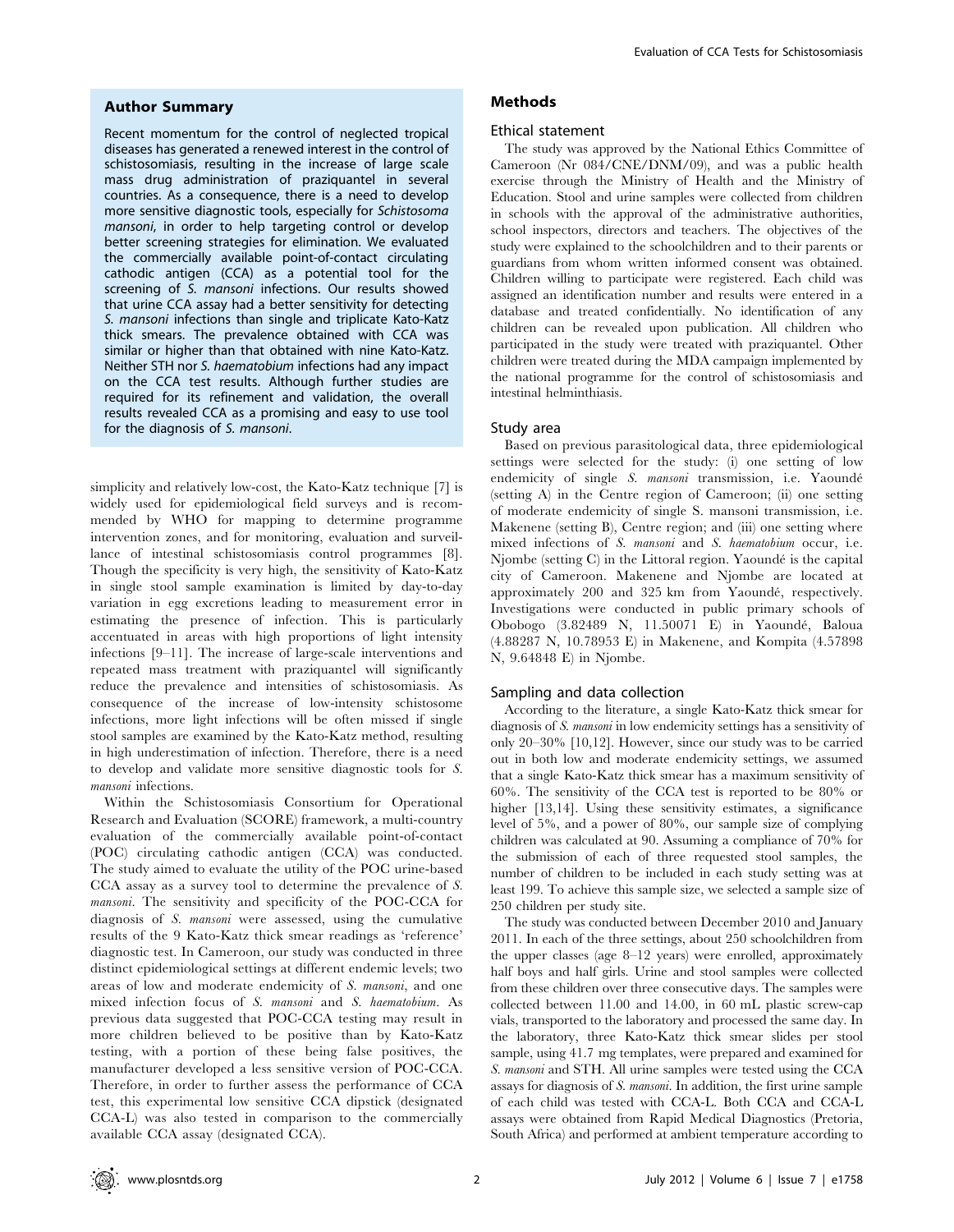the manufacturer's instructions. Briefly, one drop of urine was added to the circular well of the test cassette and allowed to be absorbed entirely into the specimen pad within the well. Then, one drop of buffer (provided with the kit) was added. The test result was read 20 minutes after adding the buffer. Results were determined in a blinded fashion by at least two individuals. In case the control band did not develop, the test was considered as invalid. Valid tests were scored as negative, trace (weak band) or positive (strong band). Due to the lack of standards designed for this test, the trace and positive results were classified as positive.

In addition to the CCA tests, each urine sample was subjected to a filtration method for detection of S. haematobium eggs, and with reagent strips (Teco Diagnostics, USA) for microhaematuria assessment. Each urine sample was agitated to ensure adequate dispersal of eggs, 10 mL of urine were filtered through Nucleopore<sup>®</sup> filter, and filters were examined by microscopy for the presence of schistosome eggs. Schistosome infections were recorded; number of eggs was counted and intensity of infection was calculated and expressed as eggs per 10 mL of urine (eggs/10 mL) for S. haematobium or eggs per gram of feces (epg) for S. mansoni. For urinalysis, reagent strips were immersed in urine and removed immediately. The strip-results were read between 1–2 minutes by direct comparison of the colour blocks printed on the outside of the bottle label.

## Data analysis

The different data were analyzed by the epidemiological unit of the Centre for Schistosomiasis & Parasitology using appropriate statistical tests and methods. Data were entered in a Microsoft Excel spreadsheet, checked and validated. Statistical analyses were carried out using R software version 2.10.0. Only children with complete data records (i.e. 3 POC-CCA assays, 9 Kato-Katz thick smear readings, 3 reagent strip test results and 3 urine filtrations) were included in the final analysis. Sensitivity and specificity of CCA assays were estimated using 9 Kato-Katz thick smear readings as the reference test. The sensitivity was determined as the percentage of subjects with a positive CCA test among those positive for Kato-Katz; and the specificity was defined as the proportion of true negatives, i.e. the percentage of subjects negative for CCA among people negative for Kato-Katz. Positive predictive value (PPV) and negative predictive value (NPV) were also calculated for the different tests.

Analyses were performed for the 3 study settings separately to determine differences in the sensitivity of the CCA assays potentially resulting from different S. mansoni endemicity levels (infection prevalence and intensity) and as a function of S. haematobium co-infection. To obtain a standardized measure of infection, the geometric mean infection intensity of S. mansoni, expressed as the number of eggs per gram of stool (EPG), was estimated for the three study cohorts. For each individual, the classification into light (1–99 EPG), moderate (100–399 EPG) and heavy  $(\geq 400 \text{ EPG})$  infection intensity was calculated based on the arithmetic mean of EPGs derived from the 9 Kato-Katz thick smear readings. The thresholds are set by the World Health Organization [3]. The strength of agreement between the CCA and the 9 Kato–Katz thick smears for each endemic setting was assessed by kappa statistics  $(\kappa)$ , as follows:  $k<0$  indicating no agreement,  $k = 0-0.2$  indicating poor agreement,  $k = 0.2-0.4$ indicating fair agreement,  $k = 0.4-0.6$  indicating moderate agreement,  $k = 0.6 - 0.8$  indicating substantial agreement, and  $k = 0.8-1$  indicating almost perfect agreement [15,16]. Day-today variation of Kato-Katz results was assessed using McNemar test [17].

An ordinal logistic regression approach was performed to assess the correlation between CCA and CCA-L categories and S. mansoni egg counts. The geometric mean egg counts of nine Kato-Katz thick smears per stool sample per day served as continuous explanatory variable, whereas the color reaction of the CCA test was considered as categorical outcome. This statistical procedure was also used to assess the association between CCA and CCA-L test results, expressed as binary outcome variable (negative/positive), with S. haematobium egg count as continuous explanatory variable and micro-haematuria as categorical explanatory variable.

Non-overlapping 95% confidence intervals (CI) or p-val $ues<0.05$  were considered as statistical significance.

To further measure the discriminating power of the diagnostic CCA tests, receiver operating characteristic (ROC) curves were used to assess the association between sensitivity and specificity of the assays [18]. This allowed representing the variation of proportion of true positive individuals for Kato-Katz and CCA test in function of proportion of individuals negative for Kato-Katz but positive for CCA. The area under the curve (AUC) indicated the probability to identify accurately a true positive case when the result was simultaneously positive and negative for the CCA test, using single, triplicate and 9-Kato-Katz as the reference tests. AUC $>$ 0.7 indicates high discriminating power.

# Results

### Study adherence

A total of 765 pupils were registered and included in the study: 258 in setting A, 251 in setting B and 256 in setting C. Of these children registered, 625 (81.7%) aged 7–15 years old (mean 10.7 years) provided all three requested urine and stool samples: 138 (53.5%) in setting A, 245 (97.6%) in setting B and 242 (94.5%) in setting C.

# Prevalence of S. mansoni (Kato-Katz)

Table 1 summarizes the results of schistosomiasis prevalence obtained in the different study settings, as assessed by the different diagnostics approaches. The 95% confidence intervals (95% CI) for prevalence are shown. For the Kato-Katz method, there was a significant increase of infection prevalence with the increase of the number of Kato-Katz thick smear readings. Indeed, the prevalence figures for S. mansoni were 21.0%, 23.9% and 36.2% in setting A; 41.0%, 49.0% and 71.8% in setting B; and 31.4%, 44.6% and 64.0% in setting C; with one, three and nine Kato-Katz thick smears, respectively.

For the overall three study settings A, B and C, the prevalence of S. mansoni increased from 32.8% with one Kato-Katz to 41.8% with three Kato-Katz, and 61.0% with nine Kato-Katz thick smear readings.

#### CCA test results (Table 1)

Similarly, there was an increase of infection prevalence with the increase of the number of CCA tests. The prevalence of S. mansoni infections as determined by urine CCA were 52.2% and 62.3% in setting A, 69.8% and 83.7% in setting B, and 71.5% and 86.4% in setting C for one CCA and three CCA tests, respectively. For the overall three settings A, B and C the S. mansoni infection prevalence increased from 66.6% with one CCA to 81.6% with three CCA tests.

For CCA-L, the S. mansoni infection prevalence after a single test was 16.7% in setting A, 51.8% in setting B, 38.4% in setting C, and 38.9% in the overall three settings.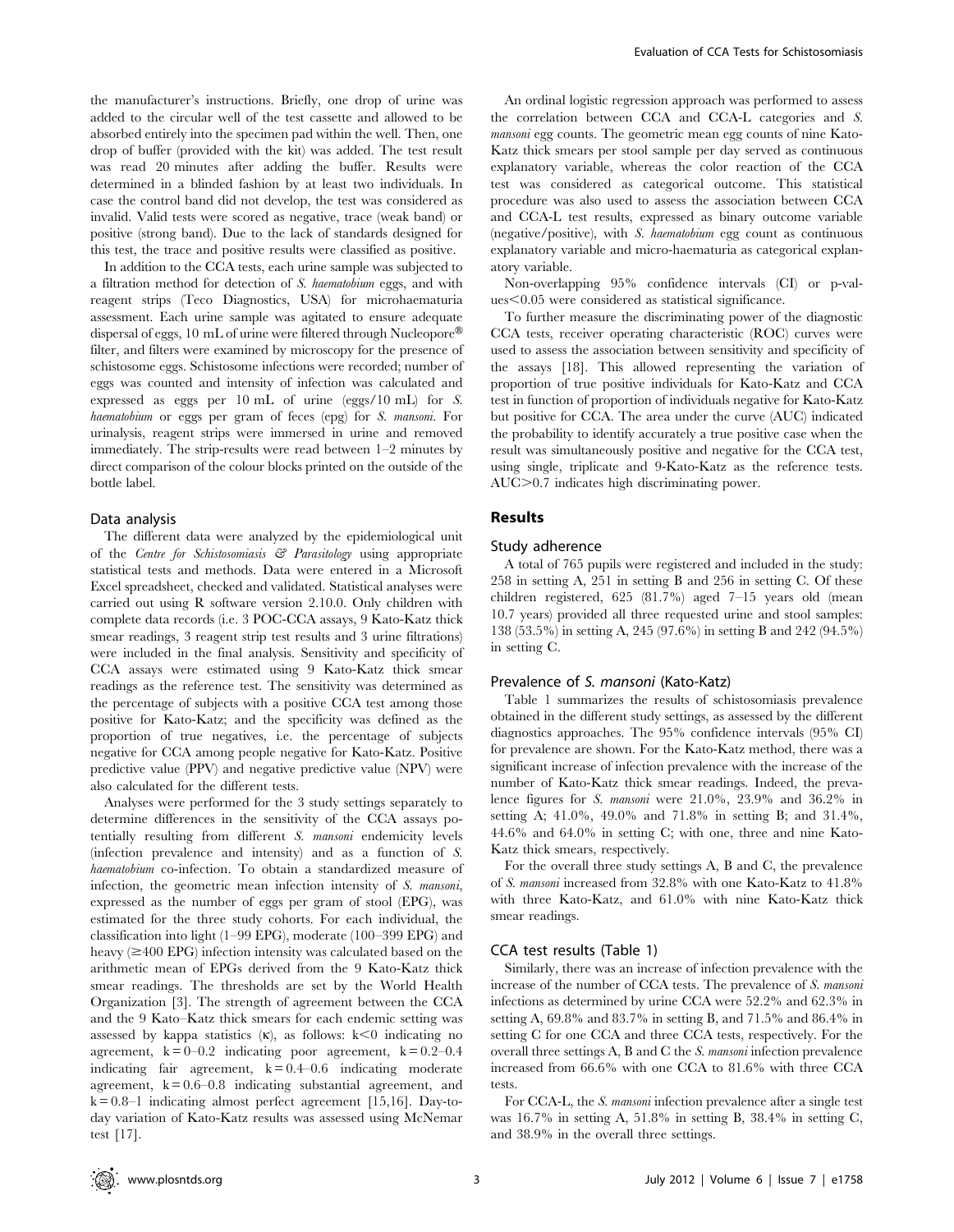|                                                                                                         | Setting A                   |                               |                        | Setting B                    |                                |                        | Setting C                    |                               |                          | All Settings A-B-C          |                                |                        |
|---------------------------------------------------------------------------------------------------------|-----------------------------|-------------------------------|------------------------|------------------------------|--------------------------------|------------------------|------------------------------|-------------------------------|--------------------------|-----------------------------|--------------------------------|------------------------|
|                                                                                                         |                             |                               |                        |                              |                                |                        |                              |                               |                          |                             |                                |                        |
| Diagnostic test                                                                                         | children<br>tested<br>No.of | children<br>positive<br>No.of | % positive<br>(95% CI) | children<br>tested<br>No. of | children<br>positive<br>No. of | % positive<br>(95% CI) | children<br>No. of<br>tested | children<br>positive<br>No.of | % positive<br>$(95%$ CI) | children<br>No.of<br>tested | positive<br>children<br>No. of | % positive<br>(95% CI) |
| S. mansoni diagnosis                                                                                    |                             |                               |                        |                              |                                |                        |                              |                               |                          |                             |                                |                        |
| Nine Kato-Katz                                                                                          | 138                         | 50                            | 36.2                   | 245                          | 176                            | 71.8                   | 242                          | 155                           | 64.0                     | 625                         | 381                            | 61.0                   |
|                                                                                                         |                             |                               | $(28.2 - 44.3)$        |                              |                                | $(66.2 - 77.5)$        |                              |                               | $(58.0 - 70.1)$          |                             |                                | $(57.1 - 64.8)$        |
| Three Kato-Katz (stool day 1)                                                                           | 138                         | 33                            | 23.9                   | 245                          | 120                            | 49.0                   | 242                          | 108                           | 44.6                     | 625                         | 261                            | 41.8                   |
|                                                                                                         |                             |                               | $(16.8 - 31.0)$        |                              |                                | $(42.7 - 55.2)$        |                              |                               | $(38.4 - 50.9)$          |                             |                                | $(37.9 - 45.6)$        |
| One Kato-Katz (stool day 1)                                                                             | 138                         | 29                            | 21.0                   | 245                          | 100                            | 41.0                   | 242                          | 76                            | 31.4                     | 625                         | 205                            | 32.8                   |
|                                                                                                         |                             |                               | $(14.2 - 27.8)$        |                              |                                | $(34.7 - 47.0)$        |                              |                               | $(25.6 - 37.3)$          |                             |                                | $(29.1 - 36.5)$        |
| Three CCA                                                                                               | 138                         | 96                            | 52.3                   | 245                          | 205                            | 83.7                   | 242                          | 209                           | 86.4                     | 625                         | 510                            | 81.6                   |
|                                                                                                         |                             |                               | $(54.2 - 70.4)$        |                              |                                | $(79.0 - 88.3)$        |                              |                               | $(82.0 - 90.7)$          |                             |                                | $(78.6 - 84.6)$        |
| One CCA (urine day 1)                                                                                   | 138                         | 72                            | 52.2                   | 245                          | 171                            | 69.8                   | 242                          | 173                           | 71.5                     | 625                         | 416                            | 66.6                   |
|                                                                                                         |                             |                               | $(43.8 - 60.5)$        |                              |                                | $(64.0 - 75.5)$        |                              |                               | $(65.8 - 77.2)$          |                             |                                | $(62.9 - 70.3)$        |
| One CCA-L (urine day 1)                                                                                 | 138                         | 23                            | 16.7                   | 245                          | 127                            | 51.8                   | 242                          | 93                            | 38.4                     | 625                         | 243                            | 38.9                   |
|                                                                                                         |                             |                               | $(10.4 - 22.9)$        |                              |                                | $(45.6 - 58.1)$        |                              |                               | $(32.3 - 44.6)$          |                             |                                | $(35.1 - 42.7)$        |
| S. haematobium diagnosis                                                                                |                             |                               |                        |                              |                                |                        |                              |                               |                          |                             |                                |                        |
| Three urine filtrations                                                                                 | 138                         | $\circ$                       |                        | 245                          | $\circ$                        | $\circ$                | 242                          | 29                            | 12.0                     | 625                         | 29                             | 4.6                    |
|                                                                                                         |                             |                               |                        |                              |                                |                        |                              |                               | $(07.9 - 16.1)$          |                             |                                | $(3.0 - 6.3)$          |
| One urine filtration (urine day 1)                                                                      | 138                         | $\circ$                       |                        | 245                          | $\circ$                        | $\circ$                | 242                          | $\circ$                       | 2.5                      | 625                         | $\circ$                        | $\overline{1.0}$       |
|                                                                                                         |                             |                               |                        |                              |                                |                        |                              |                               | $(0.5 - 4.4)$            |                             |                                | $(0.2 - 1.7)$          |
| Three Hemastix test                                                                                     | 138                         | $\sqrt{2}$                    | 3.6                    | 245                          | $\overline{c}$                 | 8.2                    | 242                          | 36                            | 14.9                     | 625                         | 6                              | 9.8                    |
|                                                                                                         |                             |                               | $(0.5 - 6.7)$          |                              |                                | $(4.7 - 11.6)$         |                              |                               | $(10.4 - 19.4)$          |                             |                                | $(7.4 - 12.1)$         |
| One Hemastix test (urine day 1)                                                                         | 138                         | $\sim$                        | 4                      | 245                          | Ξ                              | 4.5                    | 242                          | 24                            | 9.9                      | 625                         | 57                             | 5.9                    |
|                                                                                                         |                             |                               | $(0.0 - 3.4)$          |                              |                                | $(1.9 - 7.1)$          |                              |                               | $(6.2 - 13.7)$           |                             |                                | $(4.1 - 7.8)$          |
| Setting A = Yaoundé, Setting B = Makénéné, Setting C = Njombé.<br>doi:10.1371/journal.pntd.0001758.t001 |                             |                               |                        |                              |                                |                        |                              |                               |                          |                             |                                |                        |

Table 1. Prevalence of S. mansoni and S. haematobium infections according to each diagnostic test and stratified by epidemiological setting. Table 1. Prevalence of S. mansoni and S. haematobium infections according to each diagnostic test and stratified by epidemiological setting.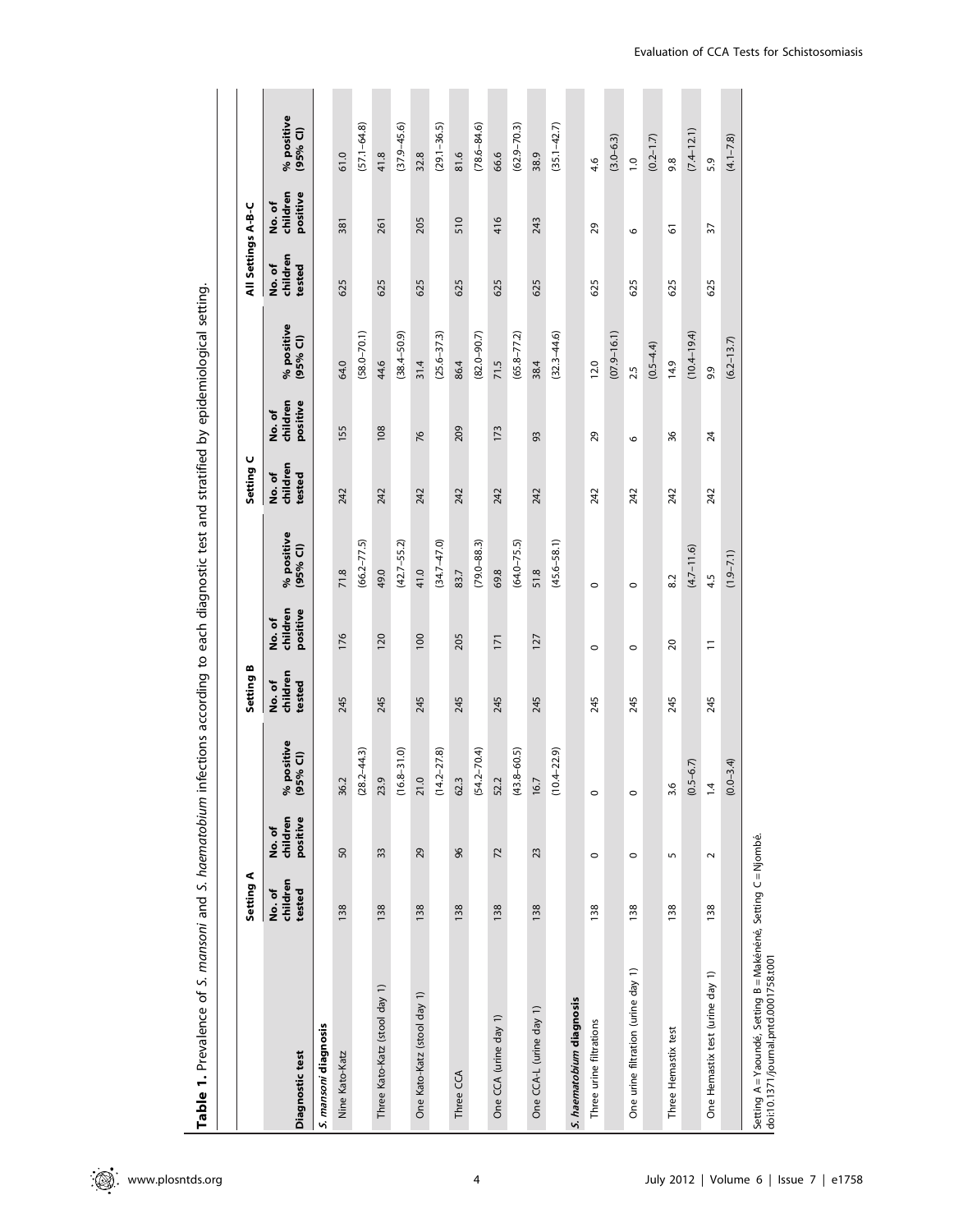| threat hands different to the threat to the science of the science of the present to the science of the science of the science of the science of the science of the science of the science of the science of the science of th |
|--------------------------------------------------------------------------------------------------------------------------------------------------------------------------------------------------------------------------------|
| $\vdots$                                                                                                                                                                                                                       |
|                                                                                                                                                                                                                                |
| - יכלל ברות המוני להתוכנית המונית המונית ה                                                                                                                                                                                     |
|                                                                                                                                                                                                                                |
|                                                                                                                                                                                                                                |
|                                                                                                                                                                                                                                |
| - ^ A H I II I J J J - 1 - 1 - 1 - 1 - 7                                                                                                                                                                                       |
|                                                                                                                                                                                                                                |
|                                                                                                                                                                                                                                |
| :<br>'                                                                                                                                                                                                                         |
| ŗ                                                                                                                                                                                                                              |
| ごころ しょうこう                                                                                                                                                                                                                      |

|                                                                                                                                                                                                                                                                                                 |             | Setting A      |                             |      |                   | Setting B     |                             |      |                       | Setting C      |                             |      |                       | All settings A-B-C |                             |       |         |
|-------------------------------------------------------------------------------------------------------------------------------------------------------------------------------------------------------------------------------------------------------------------------------------------------|-------------|----------------|-----------------------------|------|-------------------|---------------|-----------------------------|------|-----------------------|----------------|-----------------------------|------|-----------------------|--------------------|-----------------------------|-------|---------|
| Diagnostic test                                                                                                                                                                                                                                                                                 | Test result |                | Nine Kato-Katz thick smears |      |                   |               | Nine Kato-Katz thick smears |      |                       |                | Nine Kato-Katz thick smears |      |                       |                    | Nine Kato-Katz thick smears |       |         |
|                                                                                                                                                                                                                                                                                                 |             | Positive       | Negative                    | ั้⊻  | P-value           | Positive      | Negative                    | ً⊻ْ  | P-value               | Positive       | Negative                    | `⊻   | P-value               | Positive           | Negative                    | ััััั | P-value |
| One Kato-Katz (stool day 1) Positive                                                                                                                                                                                                                                                            |             | 29             | $\circ$                     | 0.63 | $8.8 \ 10^{-16}$  | 100           | $\circ$                     | 0.42 | $4.4 10^{-16}$        | 76             | $\circ$                     | 0.4  | $3.1 \, 10^{-15}$     | 205                | $\circ$                     | 0.47  | $\circ$ |
|                                                                                                                                                                                                                                                                                                 | Negative    | ភ              | 88                          |      |                   | 76            | 69                          |      |                       | 79             | 87                          |      |                       | 176                | 244                         |       |         |
| Three Kato-Katz (stool 1)                                                                                                                                                                                                                                                                       | Positive    | 33             | $\circ$                     | 0.71 | $\circ$           | 120           | $\circ$                     | 0.54 | $\circ$               | 108            | $\circ$                     | 0.62 | $\circ$               | 261                | $\circ$                     | 0.62  | $\circ$ |
|                                                                                                                                                                                                                                                                                                 | Negative    | $\overline{1}$ | 88                          |      |                   | 56            | 8                           |      |                       | 47             | 87                          |      |                       | 120                | 244                         |       |         |
| One CCA (urine day 1)                                                                                                                                                                                                                                                                           | Positive    | $\frac{4}{1}$  | $\overline{31}$             | 0.42 | $1.1410^{-7}$     | 145           | 26                          |      | $0.43$ 7.1 $10^{-12}$ | 136            | 37                          |      | $0.47$ 7.6 $10^{-14}$ | 322                | 94                          | 0.47  | $\circ$ |
|                                                                                                                                                                                                                                                                                                 | Negative    | Ō              | 57                          |      |                   | 51            | 43                          |      |                       | $\overline{6}$ | 50                          |      |                       | 59                 | 150                         |       |         |
| Three CCA                                                                                                                                                                                                                                                                                       | Positive    | 46             | 40                          | 0.4  | $5.8410^{-8}$     | 160           | 45                          | 0.29 | $9.810^{-7}$          | 149            | 60                          | 0.31 | $3.4 10^{-9}$         | 355                | 145                         | 0.37  | $\circ$ |
|                                                                                                                                                                                                                                                                                                 | Negative    |                | 48                          |      |                   | $\frac{6}{2}$ | 24                          |      |                       | O              | 27                          |      |                       | 26                 | 99                          |       |         |
| One CCA-L                                                                                                                                                                                                                                                                                       | Positive    | 23             | $\circ$                     | 0.52 | $3.1 \, 10^{-12}$ | 121           | $\circ$                     | 0.49 | $\circ$               | 86             | $\overline{ }$              | 0.41 | $3.3 \, 10^{-13}$     | 230                | $\bar{1}$                   | 0.5   | $\circ$ |
|                                                                                                                                                                                                                                                                                                 | Negative    | 27             | 88                          |      |                   | 55            | G3                          |      |                       | 69             | 80                          |      |                       | 151                | 231                         |       |         |
| $\ast$ K<0 indicating no agreement, k=0-02 indicating poor agreement, k=021-0.4 indicating fair agreement, k=0.41-0.6 indicating moderate agreement, k=0.61-0.8 indicating substantial agreement, and k=0.81-1 indicating<br>doi:10.1371/journal.pntd.0001758.t002<br>almost perfect agreement. |             |                |                             |      |                   |               |                             |      |                       |                |                             |      |                       |                    |                             |       |         |

## Agreement between Kato-Katz and CCA assays

Table 2 shows the agreement between the different diagnostics approaches and the reference test, i.e. nine Kato-Katz thick smears, for the diagnosis of S. mansoni, stratified by study settings. There were a substantial agreement between the nine Kato-Katz thick smears and one Kato-Katz in setting A  $(k = 0.6)$ , and three Kato-Katz in settings A  $(k = 0.7)$  and C  $(k = 0.6)$ . The agreement was moderate with one Kato-Katz in setting B  $(k = 0.4)$  and three Kato-Katz in setting  $B (k = 0.5)$ ; and with one CCA and CCA-L in all three settings  $(k = 0.4-0.5)$ . Finally, the agreement was fair with three CCA in all three settings  $(k = 0.3-0.4)$  and with one Kato-Katz in setting C  $(k = 0.4)$ .

## Sensitivity, specificity and predictive values of CCA tests

The sensitivity, specificity, positive predictive value (PPV) and negative predictive value (NPV) of the different diagnostic tests were determined and the results are summarised in Table 3. Using the nine Kato-Katz thick smears as 'reference' diagnostic test, the sensitivity varied from 46% to 96.1%. In all three settings, there was an increase of sensitivity with the increase from single to triplicate Kato-Katz or CCA tests. The lowest sensitivity was obtained with CCA-L in setting A (46%). However, when considering the overall three settings, the lowest sensitivity was obtained with single Kato-Katz. The triplicate CCA produced the highest sensitivity in setting C (96.1%) and for the overall three settings (93.2%), followed by the single CCA (84.5%) and the triplicate Kato-Katz (68.5%).

The specificity of CCA test was higher with CCA-L, reaching 100% in setting A. Apart from the setting C, the specificity of CCA assays increased from single to triplicate tests. For the overall three settings, the specificity increased from 40.6% with triplicate CCA to 61.5% with single CCA and 94.7% with CCA-L.

There was a significant variation of PPV and NPV of CCA and CCA-L between study sites, with a higher PPV value of 100% for CCA-L in setting B and a lower value of 53.5% for triplicate CCA in setting A. The NPV varied from 53.4% for CCA-L in setting B to 92.3% for triplicate CCA in setting A (Table 3).

In addition to the reference nine Kato-Katz, the sensitivity of the different assays was assessed towards the combined results of all tests (nine Kato-Katz, triplicate CCA and single CCA-L). Similar trends of increased sensitivities with the increase of number of tests were obtained (Table 3).

#### Effects of S. mansoni infection intensities

To determine if the CCA and CCA-L results were affected by the intensities of S. mansoni infections, the data were analyzed considering the different intensity classes estimated from the 9 Kato-Katz thick smear readings. The results are summarized in Table 4, and the impact of infection intensities on CCA and CCA-L results is illustrated in Figure 1. For all three assays (triplicate CCA, single CCA and single CCA-L) there was an increase of prevalence and sensitivity with the increase of S. mansoni infection intensities in all three settings, apart from single CCA in setting A. In moderate and heavily infected children, the prevalence of single and triplicate CCA was above 90% in all three settings. High proportions of individuals negative for nine Kato-Katz thick smears were positive for all CCA tests. Indeed, for the overall three settings, the prevalence of positive CCA among Kato-Katz negative individuals varied from 5.3% for CCA-L to 59.4% for triplicate CCA.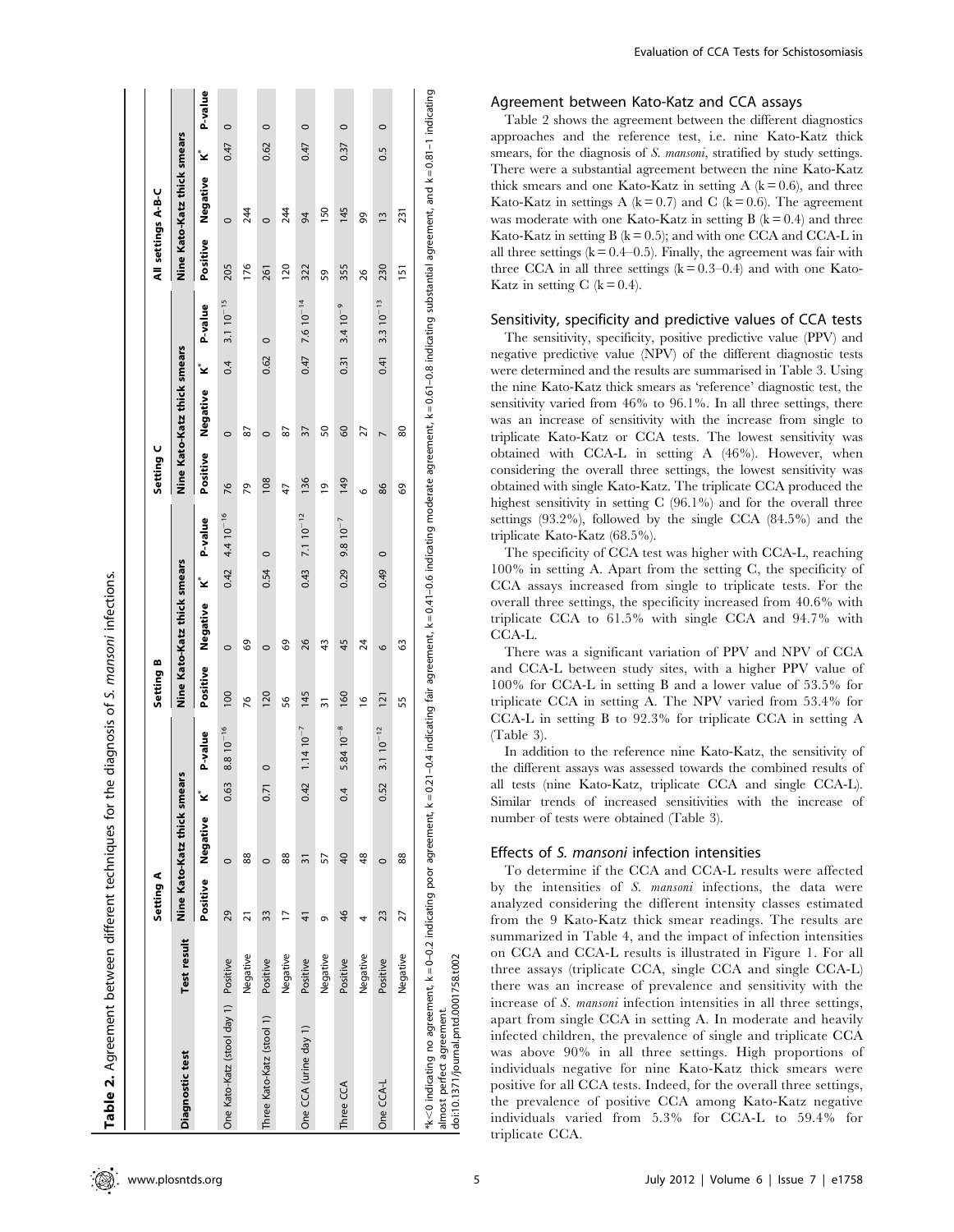| انتصاد تار در سا                                               |  |
|----------------------------------------------------------------|--|
| $\frac{1}{2}$                                                  |  |
|                                                                |  |
|                                                                |  |
|                                                                |  |
|                                                                |  |
| )<br>2<br>2<br>2<br>2<br>2                                     |  |
| こうしょう エイ・キャット せいせい                                             |  |
|                                                                |  |
|                                                                |  |
|                                                                |  |
| ;<br>;                                                         |  |
|                                                                |  |
|                                                                |  |
|                                                                |  |
|                                                                |  |
|                                                                |  |
| 22.1112                                                        |  |
| )<br> <br> <br>Ī<br>֧֧֧֧֧֚֚֚֚֚֚֚֚֚֚֚֚֚֚֚֚֚֚֚֚֚֚֚֚֚֚֝֟֓֝֝֓֝֓֝֓֝ |  |
| $\ddot{\phantom{a}}$                                           |  |
|                                                                |  |
| l                                                              |  |
|                                                                |  |
|                                                                |  |
| $\frac{1}{2}$                                                  |  |
| l                                                              |  |
|                                                                |  |
| ומת הרודווא היה<br>;<br>;<br>;<br>;                            |  |
|                                                                |  |
|                                                                |  |
|                                                                |  |
|                                                                |  |
|                                                                |  |
| ;<br>;                                                         |  |
|                                                                |  |
| a<br>S                                                         |  |
|                                                                |  |

|                                                       | Setting A                       |                          |                 |                                 | B<br>Setting                 |                 |                 |                 | Setting C       |                 |                  |                 | All settings A-B-C |                 |                          |                 |
|-------------------------------------------------------|---------------------------------|--------------------------|-----------------|---------------------------------|------------------------------|-----------------|-----------------|-----------------|-----------------|-----------------|------------------|-----------------|--------------------|-----------------|--------------------------|-----------------|
|                                                       | Sensitivity                     | Specificity              | PPV             | $\geq$                          | Sensitivity                  | Specificity     | 짙               | $\geq$          | Sensitivity     | Specificity     | <b>PP</b>        | $\frac{5}{2}$   | Sensitivity        | Specificity     | <b>PPV</b>               | $\geq$          |
|                                                       | Ū<br>$\boldsymbol{\mathcal{S}}$ | Ū<br>$\dot{\mathcal{S}}$ | % CI            | Ū<br>್ಲಿ                        | $\overline{\mathbf{u}}$<br>ৡ | <b>D</b> %      | ū<br>ಕೆ         | ū<br>ಕೆ         | ⊽<br>್ಲಿ        | ū<br>್ಲಿ        | ū<br>ಕೆ          | ⊽<br>శ          | ū<br>%             | ū<br>℅          | ū<br>శ                   | ⊽<br>శ          |
| Nine Kato-Katz<br>diagnostic test<br>as 'reference'   |                                 |                          |                 |                                 |                              |                 |                 |                 |                 |                 |                  |                 |                    |                 |                          |                 |
| Single Kato-Katz<br>(stool day 1)                     | $58\,$                          | 100                      | 100             | 80.7                            | 56.8                         | 100             | 100             | 47.6            | 49.0            | 100             | 100              | 52.4            | 53.8               | 100             | 100                      | 58.1            |
|                                                       | $(44.3 - 71.7)$                 |                          |                 | $(73.3 - 88.1)$                 | $(49.5 - 64.1)$              |                 |                 | $(39.5 - 55.7)$ | $(41.2 - 56.9)$ |                 |                  | 44.8-60.0)      | $(48.8 - 58.8)$    |                 |                          | $(53.4 - 62.8)$ |
| Triplicate Kato-Katz<br>(stool day 1)                 | 66                              | 100                      | 100             | 83.8                            | 68.2                         | 100             | 100             | 55.2            | 69.7            | 100             | $\overline{100}$ | 64.9            | 68.5               | 100             | 100                      | 67              |
|                                                       | $(52.9 - 79.1)$                 |                          |                 | $(76.8 - 90.9)$                 | $(61.3 - 75.1)$              |                 |                 | $(46.5 - 63.9)$ | $(62.4 - 76.9)$ |                 |                  | $(56.8 - 73.0)$ | $(63.8 - 73.2)$    |                 | $\overline{\phantom{0}}$ | $(62.2 - 71.9)$ |
| Triplicate CCA                                        | 92                              | 54.5                     | 53.5            | 92.3                            | 90.9                         | 34.8            | 78.0            | $\mbox{S}$      | 96.1            | 69.0            | 71.3             | 81.8            | 93.2               | 40.6            | $\overline{z}$           | 79.2            |
|                                                       | $(84.4 - 99.5)$                 | $(44.1 - 64.9)$          | $(42.9 - 64.0)$ | $(85.1 - 99.6)$                 | ίζ.<br>$(86.7 - 95.$         | $(23.5 - 46.0)$ | $(72.4 - 83.7)$ | $(44.8 - 75.2)$ | $(93.1 - 99.2)$ | $(59.2 - 78.7)$ | $(65.2 - 77.4)$  | $(68.7 - 95.0)$ | $(90.6 - 95.7)$    | $(34.4 - 46.7)$ | $(67.0 - 75.0)$          | $(72.1 - 86.3)$ |
| (urine day 1)<br>Single CCA                           | $82\,$                          | 64.7                     | 56.9            | 86.4                            | 82.4                         | 62.3            | 84.8            | 58.1            | 87.7            | 42.5            | 78.6             | 72.5            | 84.5               | 61.5            | 77.4                     | 71.8            |
|                                                       | $(71.6 - 92.6)$                 | $(54.8 - 74.8)$          | $(45.5 - 68.4)$ | $(78.1 - 94.6)$ $(76.8 - 88.0)$ |                              | $(50.9 - 73.8)$ | $(79.4 - 90.2)$ | $(46.9 - 69.3)$ | $(82.6 - 92.9)$ | $(32.1 - 52.9)$ | $(72.5 - 84.7)$  | $(61.9 - 83.0)$ | $(80.9 - 88.1)$    | $(55.4 - 67.6)$ | $(73.4 - 81.4)$          | $(65.7 - 77.9)$ |
| CCA-L                                                 | $\frac{4}{5}$                   | 100                      | 100             | 76.5                            | 68.8                         | 91.3            | 95.3            | 53.4            | 55.5            | 92.0            | 92.5             | 53.7            | 60.4               | 94.7            | 94.7                     | 60.5            |
|                                                       | $(32.2 - 59.8)$                 |                          |                 | $(63.8 - 84.3)$                 | $(61.9 - 75.6)$              | $(84.7 - 98.0)$ | $(91.6 - 99.0)$ | $(44.4 - 62.4)$ | $(47.7 - 63.3)$ | $(86.2 - 97.7)$ | $(87.1 - 97.8)$  | $(45.7 - 61.7)$ | $(55.5 - 65.3)$    | $(91.9 - 97.5)$ | $(91.8 - 97.5)$          | $(55.6 - 65.4)$ |
| Combined results<br>diagnostic test<br>as 'reference' |                                 |                          |                 |                                 |                              |                 |                 |                 |                 |                 |                  |                 |                    |                 |                          |                 |
| Single Kato-Katz<br>(stool day 1)                     | 32.2                            | 100                      | 100             | 44.0                            | 45.2                         | 100             | 100             | 16.6            | 35.3            | 100             | 100              | 16.3            | 39.                | $\overline{00}$ | 100                      | 23.6            |
|                                                       | $(22.6 - 41.9)$                 |                          |                 | $(34.7 - 53.4)$                 | බ<br>$(38.7 - 51)$           |                 |                 | $(10.5 - 22.6)$ | $(29.0 - 41.7)$ |                 |                  | $(10.7 - 21.9)$ | $(34.8 - 43.1)$    |                 |                          | $(19.5 - 27.6)$ |
| Triplicate Kato-Katz 36.7<br>(stool day 1)            |                                 | 100                      | 100             | 45.7                            | 45.3                         | 100             | 100             | 19.2            | 50.2            | 100             | 100              | 20.1            | 49.7               | 100             | 100                      | 27.2            |
|                                                       | $(26.7 - 46.6)$                 |                          |                 | $(36.2 - 55.2)$                 | $(47.7 - 60.9)$              |                 |                 | $(12.3 - 26.1)$ | $(43.5 - 56.9)$ |                 |                  | $(13.4 - 26.9)$ | $(45.3 - 53.9)$    |                 |                          | $(22.6 - 31.8)$ |
| (urine day 1)<br>Single CCA                           | $\pmb{\otimes}$                 | 100                      | 100             | 92.3                            | 77.4                         | 100             | 100             | $60$            | 80.5            | 100             | 100              | 81.8            | 79.1               | 100             | 100                      | 79.2            |
|                                                       | $(71.7 - 88.3)$                 |                          |                 | $(85.1 - 99.6)$                 | ஒ<br>$(71.9 - 82)$           |                 |                 | $(44.8 - 75.2)$ | $(75.2 - 85.8)$ |                 |                  | $(68.7 - 95.0)$ | $(75.6 - 82.6)$    |                 |                          | $(72.1 - 86.3)$ |
| Triplicate CCA                                        | 95.6                            | 100                      | 100             | 72.7                            | 92.8                         | 100             | 100             | 32.4            | 97.2            | 100             | 100              | 39.1            | 95.1               | 100             | 100                      | 47.4            |
|                                                       | $(91.3 - 99.8)$                 |                          |                 | $(62.0 - 83.5)$                 | $(89.3 - 96.2)$              |                 |                 | $(21.8 - 43.1)$ | $(95.0 - 99.4)$ |                 |                  | $(27.6 - 50.6)$ | $(93.2 - 96.9)$    |                 |                          | $(40.6 - 54.1)$ |
| CCA-L                                                 | 25.6                            | 100                      | 100             | 41.7                            | 57.5                         | 100             | 100             | 20.3            | 43.3            | 100             | 100              | 18.1            | 46.2               | 100             | 100                      | 25.9            |
|                                                       | $(16.5 - 34.6)$                 |                          |                 | $(32.7 - 50.8)$                 | ô,<br>$(50.9 - 64.$          |                 |                 | $(13.1 - 27.6)$ | $(36.6 - 49.9)$ |                 |                  | $(11.9 - 24.3)$ | $(41.9 - 50.5)$    |                 |                          | $(21.5 - 30.3)$ |
| doi:10.1371/journal.pntd.0001758.t003                 |                                 |                          |                 |                                 |                              |                 |                 |                 |                 |                 |                  |                 |                    |                 |                          |                 |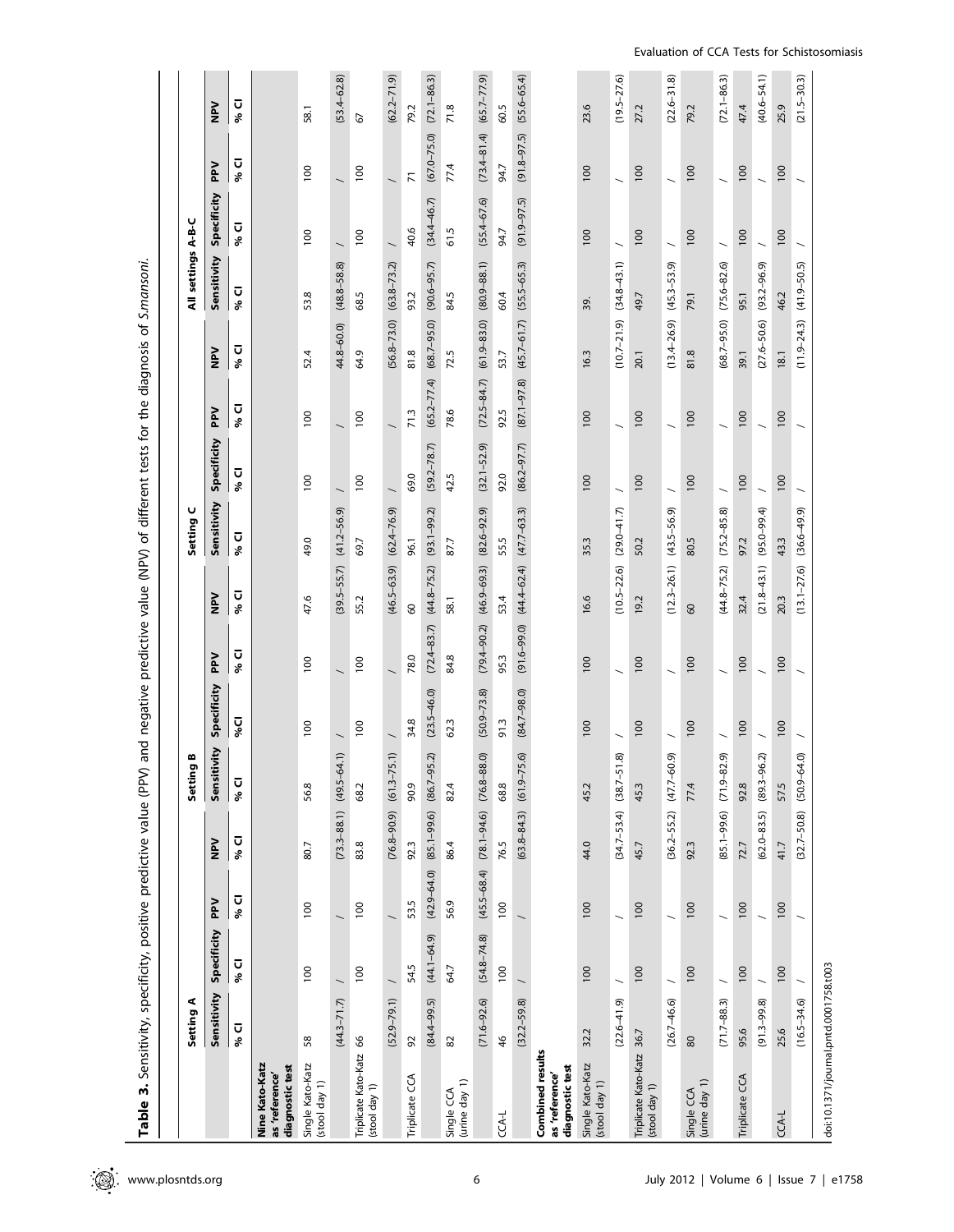Table 4. Correlation between the prevalence of CCA test and the intensities of S. mansoni infections.

| Diagnostic test         | Intensity of S. mansoni | <b>Setting A</b>    | <b>Setting B</b>    | <b>Setting C</b>    | <b>All Settings A-B-C</b> |
|-------------------------|-------------------------|---------------------|---------------------|---------------------|---------------------------|
|                         |                         | % positive (95% CI) | % positive (95% CI) | % positive (95% CI) | % positive (95% CI)       |
| Three CCA               | Negative                | 45.5 (35.1–55.9)    | 65.2 (54.0-76.5)    | 69.0 (59.2-78.7)    | 59.4 (53.3-65.6)          |
|                         | Low                     | 76.5 (56.3–96.6)    | 71.4 (58.8-84.1)    | 91.8 (84.9-98.7)    | 81.9 (75.2-88.6)          |
|                         | Moderate                | 100                 | 97.3 (92.1-100)     | 97.1 (91.6-100)     | 97.5 (94.2-100)           |
|                         | Heavy                   | 100                 | 98.9 (96.7-100)     | 100                 | 99.4 (98.3-100)           |
| One CCA (urine day 1)   | Negative                | 35.2 (25.2-45.2)    | 37.7 (26.2-49.1)    | 42.5 (32.1–52.9)    | 38.5 (32.4–44.6)          |
|                         | Low                     | 84.7 (42.0-87.4)    | $50.0(37.0 - 65.0)$ | 75.4 (64.6-86.2)    | $64.6(56.2 - 72.9)$       |
|                         | Moderate                | 77.8 (50.6-100)     | 91.9 (83.1-100)     | 94.3 (86.6-100)     | 91.4 (85.2-97.5)          |
|                         | Heavy                   | 95.8 (87.8-100)     | 95.6 (91.3-99.8)    | 96.6 (92.0-100)     | 96.0 (93.0-98.9)          |
| One CCA-L (urine day 1) | Negative                | 0                   | $08.7(2.1-15.4)$    | $08.0(2.3-13.8)$    | $5.3(2.5-8.1)$            |
|                         | Low                     | 17.6 (00-35.8)      | $16.3(6.0-26.7)$    | 23.0 (12.4–35.5)    | 19.7 (12.8–26.6)          |
|                         | Moderate                | $33.3(2.5-64.1)$    | 73.0 (58.7-87.3)    | 57.1 (40.7-73.5)    | 39.4 (30.9-47.9)          |
|                         | Heavy                   | 70.8 (52.6-89.0)    | 95.6 (91.3-99.8)    | 88.1 (79.9-96.4)    | 89.6 (85.0-94.1)          |

doi:10.1371/journal.pntd.0001758.t004

# Effects of S. haematobium infections and microhaematuria

In setting C, the prevalence of S. haematobium increased from 2.5% with one urine filtration to 12.0% with three filtrations. Similarly, the prevalence of micro-haematuria increased from 9.9% after one test to 14.9% after three tests on three consecutive days (Table 1). Interestingly, micro-haematuria was also found in settings A  $(3.6\%)$  and B  $(8.2\%)$ , non endemic for S. haematobium and where all urine filtrations were negative. These 25 children with micro-haematuria were aged between 7–14 years. They were mainly girls, with only 4 boys.

A logistic regression analysis and adjustments were used to assess the correlation between CCA test categories and S. haematobium egg counts or microhaematuria. The results showed the absence of correlation between the CCA and CCA-L positivity and the concurrent infection with S. haematobium.  $OR = 0.9$  $(p = 0.10)$  for triple CCA, 0.9  $(p = 0.16)$  for single CCA and 0.87  $(p = 0.22)$  for CCA-L. Similarly, there was no significant association between the CCA or CCA-L positivity and the presence of micro-haematuria ( $p$  $>$ 0.05).

## Effects of STH infections

In order to assess the potential effects of infections with Ascaris lumbricoides, Trichuris trichiura or hookworms, the CCA and CCA-L responses was compared between individuals non infected and infected with any of these three species of soil-transmitted helminths (STH). The results show no significant difference of percentages of positive CCA and CCA-L based on STH infections status of individuals; 54.2% vs 62.1% for triple CCA, 36.1% vs 39.7% for single CCA and 6% vs 5% for CCA-L, for STH positive and negative individuals, respectively. This suggests that STH infections do not influence the urine CCA assay results.

## Day to day variation of CCA tests

Detailed analysis of the data showed a day-to-day variation of the results of CCA in 21 children: 5 in setting A, 8 in setting B and 8 in setting C. It appears that in these few 21 individuals (16 positive for Kato-Katz and 5 negative) the CCA test varied from positive to negative from one day another, and vice versa,

even in children positive for Kato-Katz, i.e. infected with S. mansoni.

#### Discriminating power of CCA tests: ROC curves and AUC

To assess the discriminating power of CCA tests, data of all three settings were merged together. The ROC curves and AUC of the different CCA and CCA-L assays are presented in Figure 2. It appears that the discriminating powers of single CCA and CCA-L were high in all cases, as the values of AUC were  $>0.7$ . However, triplicate CCA was less discriminating, with values of AUC  $(0.6-0.7)$ <0.7.

#### **Discussion**

The urine-CCA cassette test is a rapid antigen detecting test of active schistosome infection, more specifically S. mansoni. As the gastrointestinal tract of schistosome is a cul-de-sac, the parasite has to regurgitate at regular intervals the undigested particulate material as well as parasitic gut associated glycoproteins. CCA is one of the major antigens regurgitated by adult schistosomes and the major portion is later secreted in the host urine. The results of our study showed that urine CCA tests gave higher prevalences of S. mansoni than single and multiple Kato-Katz thick smears in all three investigated settings. This higher sensitivity of CCA is consistent with previous studies [19,20]. However, detailed analysis of data revealed the complexity of results.

In the three epidemiological settings, the S. mansoni prevalence increased by about twofold when moving from single to nine Kato-Katz thick smears. This result confirms the low sensitivity of single Kato-Katz and its improvement with the increase of the number of thick smears [21–23]. Taking into account the fact that repeating Kato-Katz allows a better estimation of the 'true' prevalence of schistosome infection, we adopted a  $3\times3$  Kato-Katz design, i.e. 3 stool samples collected per child on three consecutive days and 3 Kato-Katz readings per sample; and the cumulative results of the 9 Kato-Katz thick smear readings was used as our 'reference' diagnostic test. The sensitivity and specificity of the POC-CCA and CCA-L assays were determined by comparison to this reference test. The sensitivity of the normal CCA was high  $($ >82%) in all three settings, whereas the specificity was low, ranging from 42.5% to 64.7%. On the contrary, the sensitivity of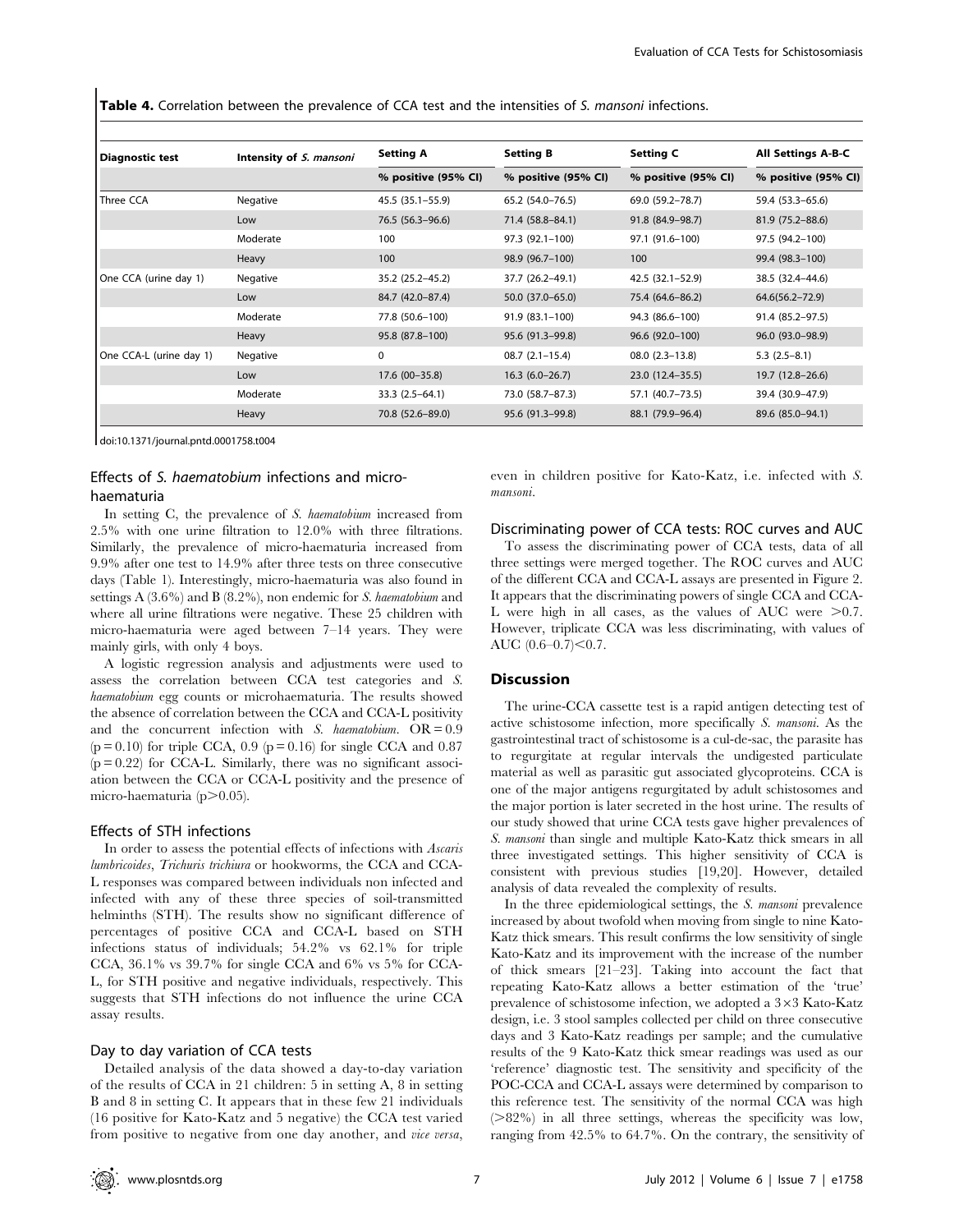







Figure 1. Correlation between S. mansoni infection intensities and CCA results. The prevalences of CCA (single CCA, triple CCA and CCA-L) are affected by the abundance of S. mansoni infection (stratified by intensity classes). A = setting 1, B = setting 2, C = setting 3, D = All settings A-B-C. doi:10.1371/journal.pntd.0001758.g001

CCA-L was low (overall 60%) and the specificity was quite high, above 91% in settings B and C, and up to 100% in setting A. This showed the poor accuracy of CCA-L in detecting S. mansoni infections. Therefore, this assay, in its current formulation, cannot be recommended for S. mansoni diagnosis. Similar results were obtained by Coulibaly et al. [23]. In all three settings, and for the overall settings, a single CCA showed higher or similar high prevalence than nine Kato-Katz thick smears. This suggests that the current commercially available CCA urine cassette assay maybe an appropriate test for the diagnosis of S. mansoni in moderate transmission zones, as reported by previous studies in different settings [20,24].

Detailed analysis of our data showed a strong correlation between the S. mansoni infection intensities and the positivity rate of CCA, as well as the intensity of CCA test bands. In all settings, CCA prevalences were above 95% and up to 100% in children with high burden of infections (infection intensity  $\geq 400$  epg), whereas they were only about 65% in light infected children (Figure 1). This high variation of the sensitivity of CCA tests with the intensity of infections is in line with previous studies [19,20,25,26]. Interestingly, our studies showed no influence of STH infections on the CCA results. Furthermore, there was no cross reactivity of S. haematobium infections nor microhaematuria (determined by urinalysis reagent strips) on the CCA test results.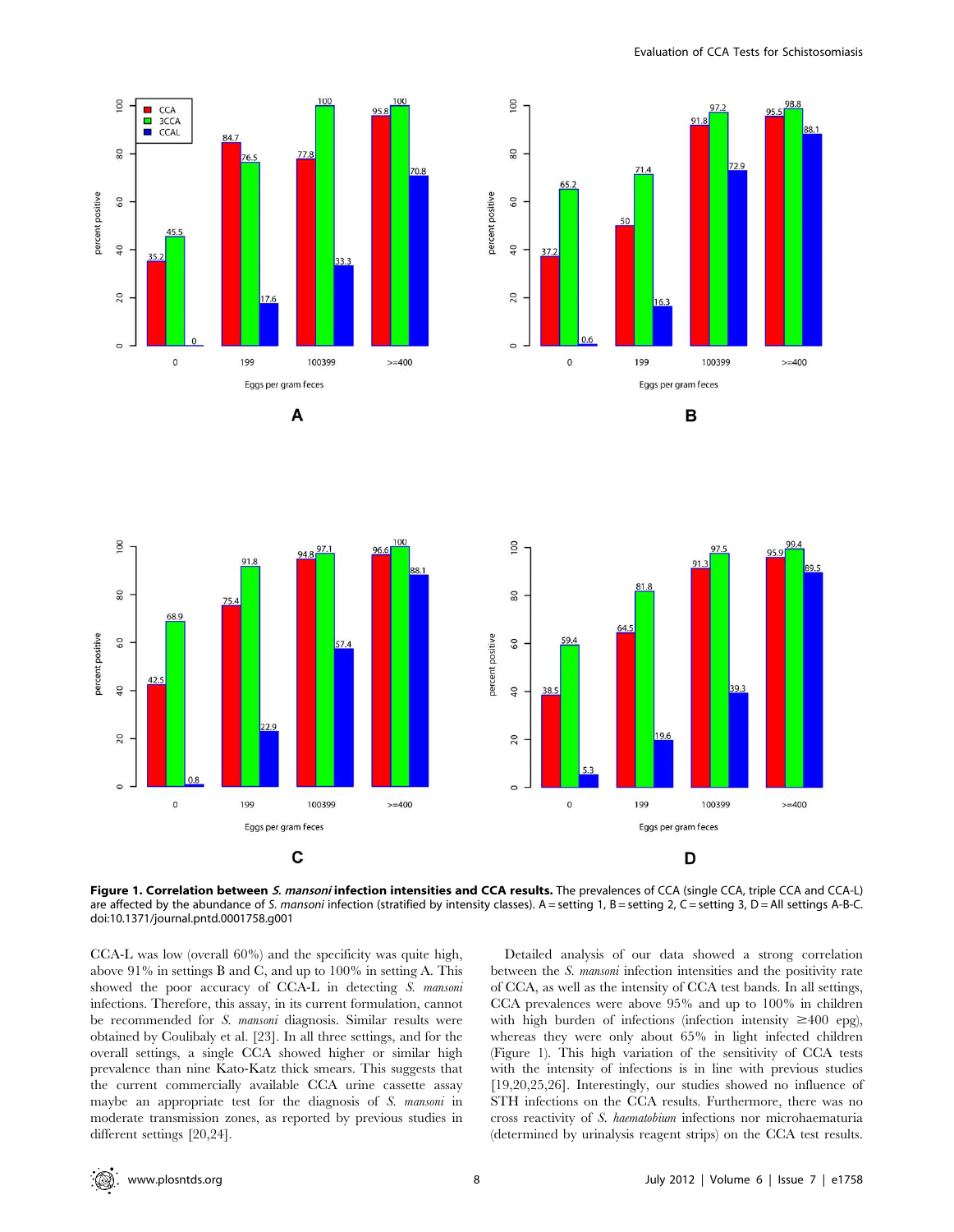

Figure 2. ROC curves and AUC of CCA results using Kato-Katz as reference tests. The receiver operating characteristic (ROC) curves and the area under the curve (AUC) of CCA and CCA-L are presented using either single (A), triplicate (B) and nine Kato-Katz (C) thick smears as the reference tests. The discriminating powers of single CCA and CCA-L were high in all cases.

doi:10.1371/journal.pntd.0001758.g002

Similar results were obtained in recent studies in Kenya [20] and Côte d'Ivoire [23].

Although far less than for Kato-Katz, day-to-day fluctuations of CCA results were observed in few children all three settings. This daily variation of CCA results from positive to negative and vice versa were observed in 3.4% (21/625) of children. From these 21 children with day-to-day fluctuation in urine CCA, 4 had positive Kato-Katz for all stools collected on the three consecutive days, 6 were negative for all nine Kato-Katz, and 11 exhibited day-to-day variation in Kato-Katz results. Apart from two children with moderate infection intensities, the daily fluctuation of CCA was observed mainly in children with very light infection, with an overall mean S. mansoni egg counts of 1.7 epg. This variation of CCA test results might be linked to the day-to-day fluctuation of schistosome CCA levels in urine of humans infected with S. mansoni, as previously demonstrated in several countries [27–29]. Nevertheless, the fact that CCA is negative in those infected children with egg excretion detected by Kato-Katz raised concerns about the accuracy of CCA for diagnosing S. mansoni infections. According to the manufacturer's leaflet, false CCA negative during the parasitic developing phase, usually in the first 4–8 weeks after infection. However, once adult worms start laying eggs, as detected by Kato-Katz, it becomes difficult to explain false CCA negative results without recourse to more detailed physiological examinations of the worms themselves. Further studies in the laboratory, perhaps, maybe required to address this issue.

The comparison of single CCA and triplicate CCA results showed that the sensitivity of CCA increases with repetition of tests, whereas the specificity decreases. This is confirmed by the value the value of AUC  $\langle 570\% \rangle$ . This indicates that repeating CCA tests significantly increases the number of false positive individuals to the detriment of true positive.

In conclusion, considering the fact that urine CCA cassette produced similar prevalence as nine Kato-Katz thick smears, this assay seems an attractive tool for the diagnosis of S. mansoni infections. Moreover, its rapidity, easy to use, less time consuming than Kato-Katz, and the relative easiness to collect urine than stool samples are significant advantages for this test. Its field applicability for large scale screening for S. *mansoni* infections would be very useful in control programmes, especially as we are moving toward schistosomiasis elimination where feasible. However, further improvement of the assay and efforts to reduce the cost of CCA cassettes are required to enable its large scale. On the contrary, the results of the CCA-L dipstick, in its current formulation, were not satisfactory.

## Acknowledgments

We are grateful to Prof Maurice Tchuenté and Dr Anne Béatrice Dufour for their assistance with this work. We would also like to thank the technicians, school headmasters, teachers and all people who contributed in any way for their assistance and help with the collection of information and data necessary for this study.

## Author Contributions

Conceived and designed the experiments: LATT JRS DR. Performed the experiments: LATT CJKF RIKN LS CDN CMK NFG EDN. Analyzed the data: LATT CJKF. Contributed reagents/materials/analysis tools: LATT. Wrote the paper: LATT.